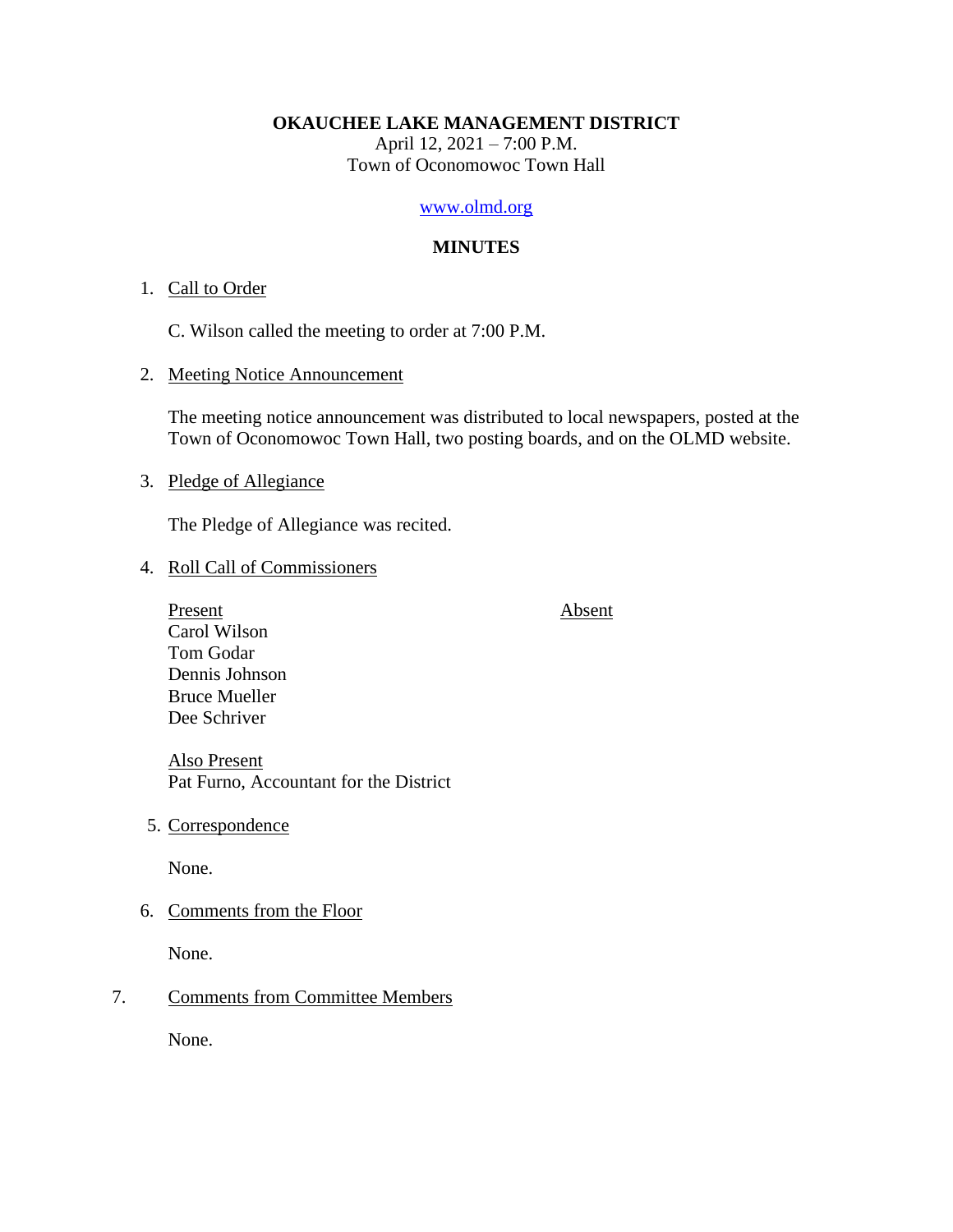Okauchee Lake Management District Meeting April 12, 2021 Page 2 of 6

# 8. Discuss & Act on Report of the Treasurer

D. Schriver reported the following:

| Total Revenues:            | \$358,523.88 |
|----------------------------|--------------|
| <b>Total Expenditures:</b> | \$31,090.92  |
| Total:                     | \$327,432.96 |

**D. Johnson moved to accept the Report of the Treasurer as presented. B. Mueller seconded the motion. There was no further discussion. All were in favor. Motion carried unanimously.**

## 9. Approve Checks & Vouchers

It was noted the checks and vouchers list included invoices received and paid since the October 12, 2020 OLMD Commission meeting as was customary. A down payment of \$16,866.78 was made for repair of the cutters as noted at the 2020 Annual Meeting.

**B. Mueller moved to approve the bills paid for the months of October 2020 through March 2021. T. Godar seconded the motion. There was no further discussion. All were in favor. Motion carried.**

**D. Johnson moved to approve the bills to be paid for April 12, 2021. B. Mueller seconded the motion. There was no further discussion. All were in favor. Motion carried.**

### 10. Approve Minutes of the Previous Meeting- October 12, 2020

**B. Mueller moved to approve the October 12, 2020 meeting minutes as presented. D. Schriver seconded the motion. There was no further discussion. All were in favor. Motion carried.**

### 11**.** Aquatic Plant Management Report

D. Johnson explained the application for the 2021 chemical weed spraying permits had been submitted to the DNR. OLMD residents were notified by mailing of the chemical spraying application and weed spraying process. An updated 5 Year Aquatic Plant Management (APM) Plan had not yet been received from DNR Senior Water Management Resources Specialist Heidi Bunk. A copy of this plan was required to be placed on the weed cutters. Brady Mullikin, Lake Operations Supervisor, would contact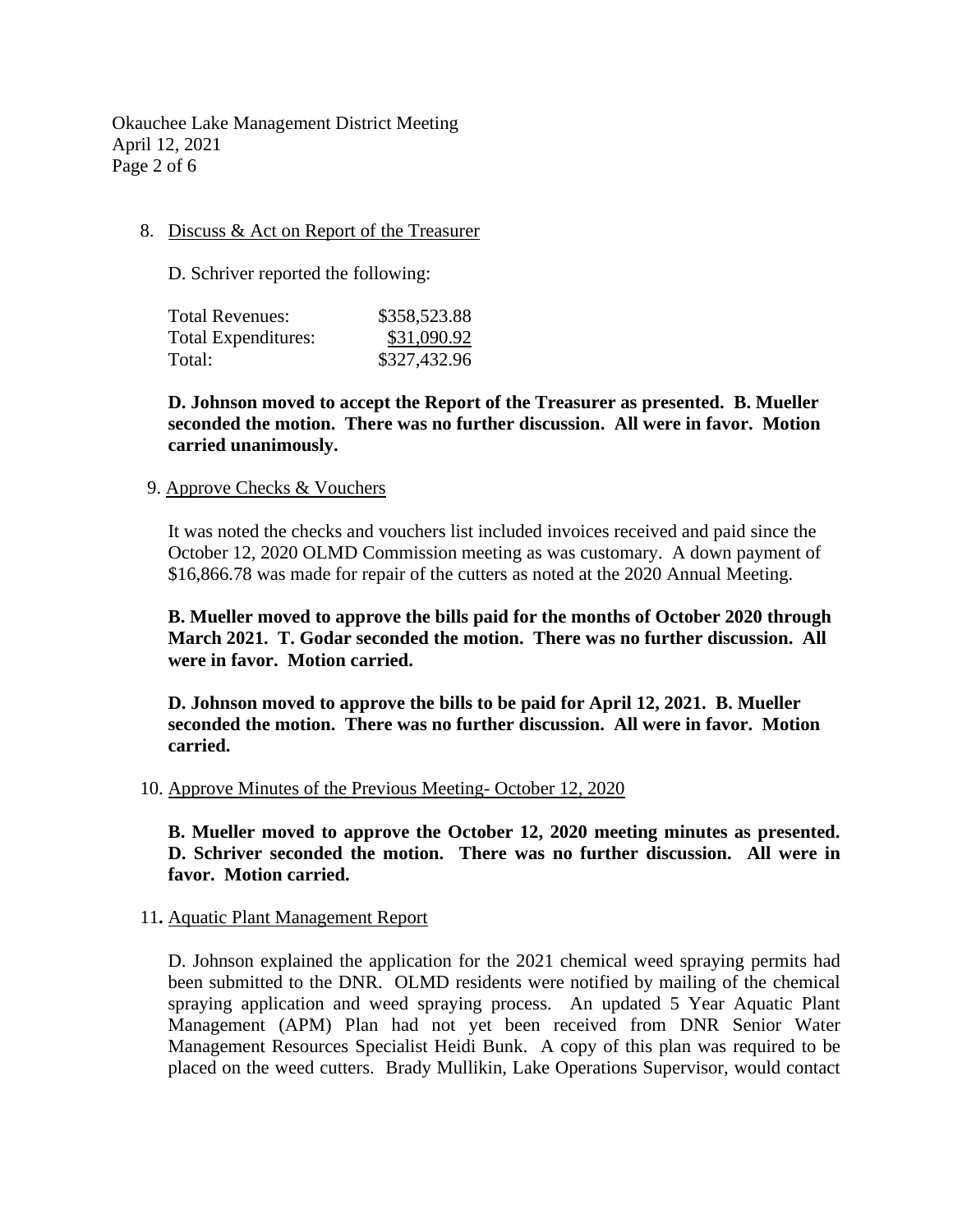Okauchee Lake Management District Meeting April 12, 2021 Page 3 of 6

> H. Bunk to determine what could be done to have the APM in time for the start of the weed cutting season.

> B. Mullikin noted weed cutting operations were on schedule at this time. Preliminary maintenance had been completed in 2020 in anticipation of the cutting season. The cutter motors were anticipated for delivery by the second week in May of this year. Hiring for the weed cutting crew was underway at this time. Six new people would need to be hired with the remainder of the weed harvesting crew returning from last year. Training of the harvesting crew had been pushed back to coincide with actual cutting of the lake in order to be more cost effective this year.

> T. Godar questioned whether the short lake ice season would impact the growth pattern of weeds this year. D. Johnson explained the weather was entering a cold pattern again and despite the early ice-out situation, it would work to hold cutting and training at the same time. B. Mullikin would also work with USDA staff regarding the Goose Round-Up for this year.

a. Discuss & Act on Aquatic Plant Management Plan

D. Schriver provided an update on the DNR grant related to the treatment of Starry Stonewort in 2020. Approximately \$8,700 had been reimbursed as part of the grant and all receipts had been submitted. The grant had not yet been closed out. Commissioners were encouraged to promptly submit any expenses related to the Starry Stonewort chemical treatment to D. Schriver.

In February 2021 H. Bunk met with D. Schriver regarding a survey of current Starry Stonewort plants remaining after the ice was out on the lake. The treated site at the bridge near Foolery's had not changed. It was not growing or moving. H. Bunk thought that the treatment at the Golden Mast site was effective. Divers had visited that treatment site a month after treatment took place and still were able to hand-pull Starry Stonewort plant material. At that site, the chemicals had killed some Starry Stonewort but did not completely eradicate it. This had been anticipated. The Golden Mast site would need to be closely monitored in the future. The DNR would continue to monitor several sites in Wisconsin that had a variety of options for treatments, including no treatment, and an update on treatments and effectiveness in all lakes would be provided later in the year.

**Ben Kenyon, W351N5281 Road C,** questioned whether the weed harvesting crews were trained to spot Starry Stonewort in the lake. D. Johnson explained the weed harvesting crew had been trained on how to spot Starry Stonewort and what to do if it were located.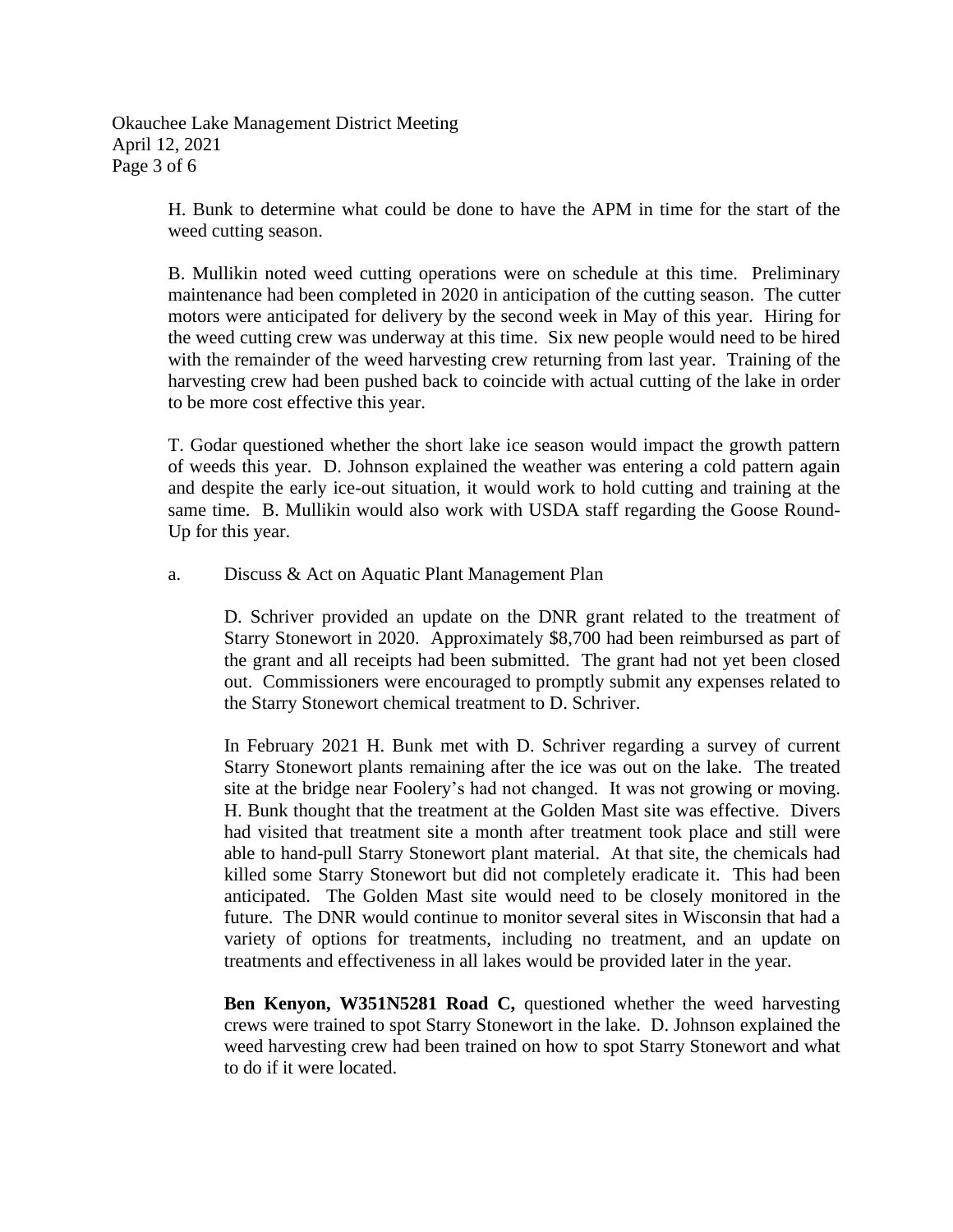Okauchee Lake Management District Meeting April 12, 2021 Page 4 of 6

> T. Godar questioned whether the DNR would continue to insist on conducting a costly Point Intercept study annually. Discussion ensued regarding the cost associated with having to conduct a study each year and whether other lake districts were faced with the same direction from the DNR. Concern was expressed for the lack of information provided to the District in conducting the study annually relative to expenditures. Regulatory word changes could provide some relief to lake districts in these instances. T. Godar would work to contact local legislators regarding what could be done in working with the DNR on this type of requirement.

### 12. Report on Boat Damage Claim & Related Litigation

T. Godar explained that in early February 2021, a complaint had been received from an insurance company relative to a claim against the OLMD that suggested a boat moored at the docks available to the tenants of the Golden Mast had incurred damage caused by the use of algaecides for combatting Starry Stonewort in the area around the Golden Mast restaurant. The process of response was reviewed, noting Attorney Kay was present at this meeting regarding litigation of the claim that would be discussed further in Item 18.

#### 13. Discuss & Act on Resignation Letter & Appointment of New Commissioner

C. Wilson explained the process of resignation and appointment of a new Commissioner at this time. No action was taken to accept a resignation letter from Dennis Johnson or appoint a new Commissioner at this time. This item would be placed on the next meeting agenda.

**T. Godar moved to commend Dennis Johnson for his 15 years of extraordinary service to the OLMD with deep appreciation from all served. B. Mueller seconded the motion. There was no further discussion. All were in favor. Motion carried.**

### 14. Discuss & Act on Spring 2021 Newsletter

Potential articles for inclusion in the 2021 OLMD newsletter were reviewed. A suggestion was made to include information pertaining to the correct number of boats and/or slips allowed for each riparian parcel.

**Erik Mullett, N56W34526 Road F,** questioned the enforcement process for the correct number of boat slips on Okauchee Lake. He was concerned about an excessive number of boats on the lake relative to boating safety. T. Godar explained enforcement of boat slip regulations was complaint driven with the DNR. According to the DNR website, *"The law states that for non-commercial properties or properties with less than three dwelling units, up to two boat slips are allowed for the first 50 feet of shoreline owned*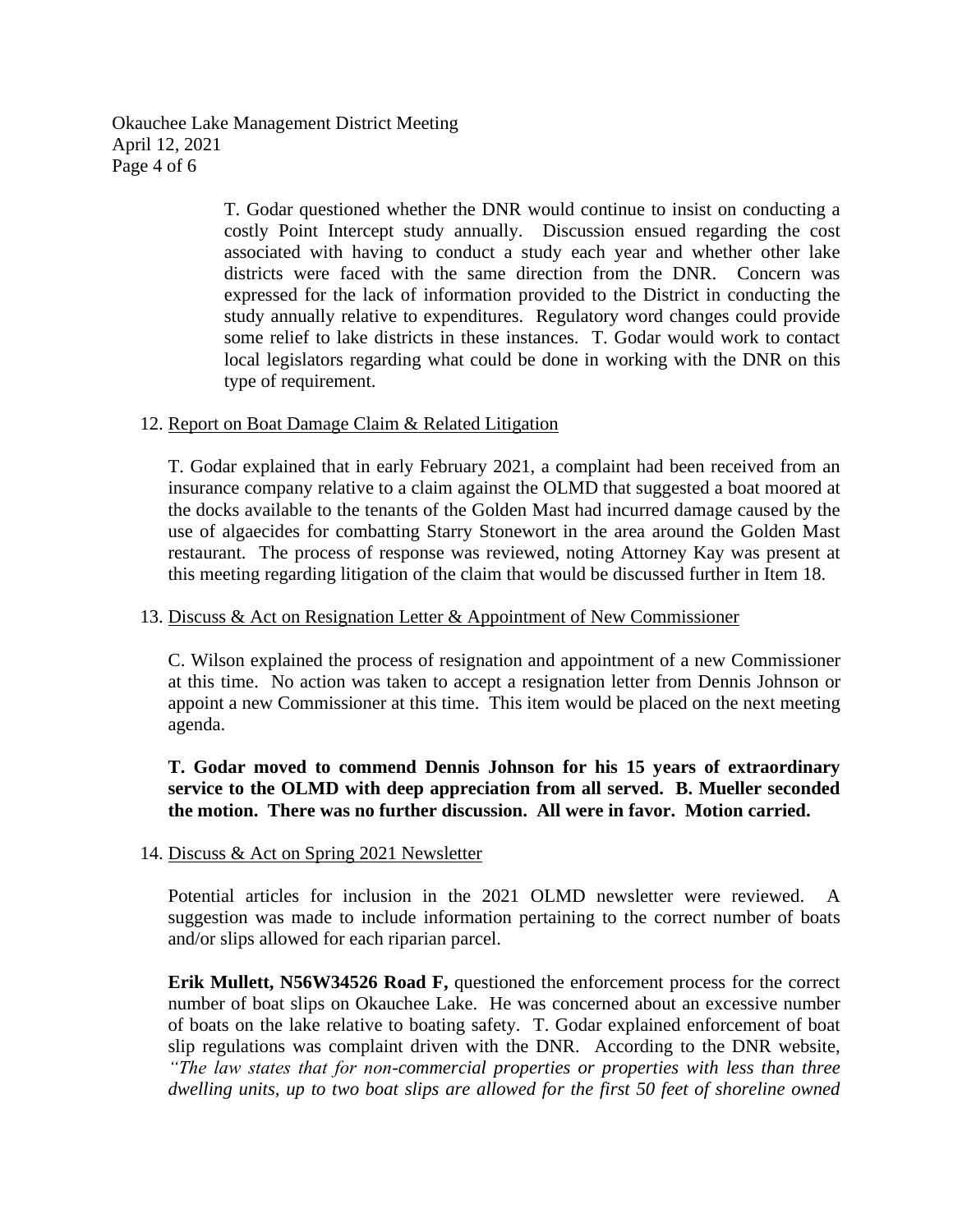Okauchee Lake Management District Meeting April 12, 2021 Page 5 of 6

> *and one for each additional full 50 feet of shoreline owned."* There were some exceptions to this law with existing piers prior to April 17, 2012 as well as some commercial establishments with commercial marinas. There were also limits on the number of boats launched through the DNR public access site.

### 15. Discuss Website Items

Updated information about lake level information, monthly Waukesha County Aquatic Invasive Species newsletter, and a Help Wanted Ad had been added to the website since the last regular meeting.

Earlier in the day, the OLMD was notified that the current website hosting software would be undergoing a major update in late April 2021. This update had the potential to cause severe issues with the functionality of the existing website. Options to maintain functionality of the site were reviewed. Commissioners discussed this emergent situation, noting it would be better to migrate the website to a new host as an option rather than upgrading the site to a new design at this time. Costs to migrate the website (roughly estimated to be \$500-\$800) and costs to upgrade to a new website (more than \$2,000) were noted. S. Keefe of Accurate Business Communications, Inc., was directed to work with an OLMD Board member to determine options available to migrate the website prior to the software update and to contact the OLMD Chair regarding findings and a course of action to maintain the existing website if possible. More information would be available at the next OLMD meeting.

### 16. Future Agenda Items

Agenda items for the future meetings should be directed to C. Wilson in advance of the next meeting.

# 17. Set Future Meetings

The next meeting was scheduled for May 10, 2021.

18. Motion to enter Closed Session pursuant to §19.85(1)(g): "Conferring with legal counsel concerning strategy to be adopted by the body with respect to litigation. (Related to claim of boat damage.)

**B. Mueller moved to enter Closed Session pursuant to §19.85(1)(g): "Conferring with legal counsel concerning strategy to be adopted by the body with respect to litigation (Related to claim of boat damage.) at 8:06 P.M. D. Schriver seconded the motion. There was no further discussion. A Roll Call vote was taken: Carol**